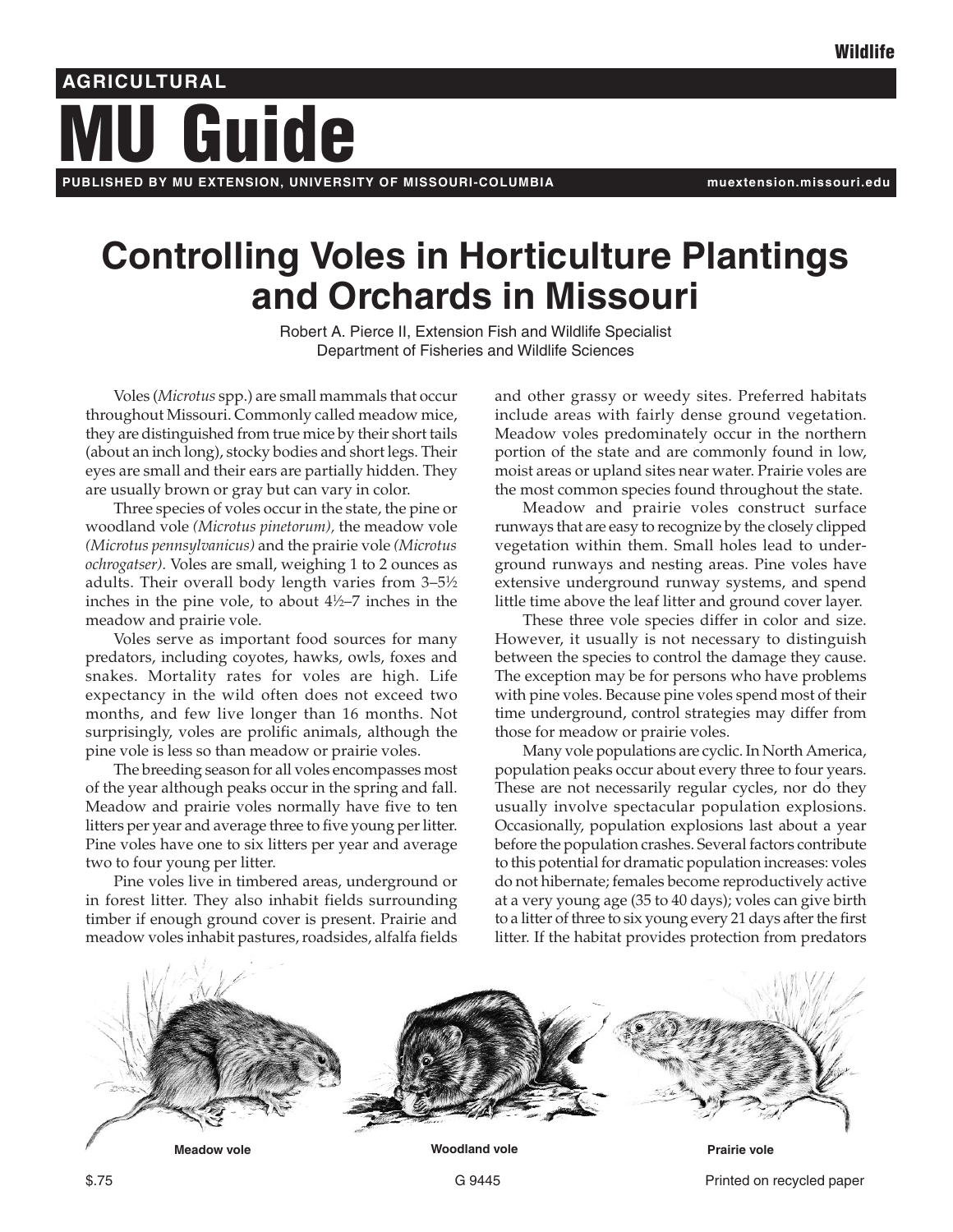and high protein food sources exist, populations can reach devastating levels in a short period of time. Vegetation greater than 6 inches in height, snow cover, brush piles, leaves, and low-hanging limbs all provide excellent habitat protection. If there is good cover and high-quality food available during the growth period of the population, predators cannot keep up with the population growth and economic damage can occur.

Voles eat a variety of plants, such as grasses, legumes and crops (corn, soybeans, alfalfa, apples, wheat, potatoes and other vegetables). In horticultural plantings, including flower and shrub plantings, home orchards, lawns and gardens, voles can cause damage by eating flower bulbs, clipping grass stems, girdling stems of woody plants and gnawing roots. In late summer and fall, voles often store seeds, tubers, bulbs and rhizomes. In the winter they may gnaw on stems and bark, causing significant damage to ornamental and orchard plantings. Plants not directly killed may be more susceptible to diseases or die from water stress during periods of drought. Voles can also cause damage to newly planted crops, particularly in no-till crop production systems. Refer to MU publication G4448, *Controlling Vole Damage in No-Till Corn and Soybeans,* for information on controlling damage caused by voles and other rodents in no-till crop production.

Voles also tend to live in colonies. A vole colony may have several den openings connected by a network of underground runways. The runs of the meadow and prairie voles are on the soil surface and lead to underground dens, while the runways of the pine vole are usually underground. Vole colonies consist of a pair of animals but more than likely will include several generations. A colony can have runways covering an area as large as a quarter acre.

Although voles have value in the natural world, homeowners and managers of valuable horticultural plantings may need to use measures to control damage from voles. This publication will help you identify voles and the damage they cause. Besides providing information on controlling vole populations to reduce damage, this publication also outlines early warning signs that you can use to prevent problems from becoming severe.

# **Characteristics of voles**

Before initiating a vole control program, it is important to identify the species causing the damage. A brief description of the species' physical characteristics, reproduction and ecology follows. Meadow and prairie voles have similar behavioral and ecological characteristics and will be discussed together.

# **Pine voles**

### **Physical characteristics**

- Eyes and ears concealed
- Tail shorter than hind legs
- Fur reddish brown
- Slightly smaller than meadow and prairie voles (3 inches long, weighs 1 ounce or less)
- Lives and causes damage below the ground

**Reproduction.** Female pine voles have a gestation period of 24 days, have a litter size of two to three young, and produce four to six litters per year. They reach sexual maturity at 37 to 38 days and have a reproductive life span of between 15 and 18 months.

**Ecology.** Pine voles spend most of their lives under the ground in burrow systems. They can be found in forested areas but also inhabit fields next to woodlands. They feed on plant roots, flower bulbs, and the growing tissue (cambium) of tree roots. Pine voles tend to stay in an area as small as 1,000 square feet for their entire lives. At night, they come above the ground and feed on fruit and tender green vegetation. Soils with substantial clay content are more likely to support pine vole populations than sandy soils. Clay soils permit the development of a relatively permanent burrow system and nest chamber. The typical natural habitat for pine voles is the shrub edge between the woods and grassy field openings.

# **Damage identification**

Pine voles damage trees and plantings *below* the ground (Figure 1a). When damage to a particular tree, shrub, or broad-leaved plant is extensive, the plant will be severely weakened and may die. The trunks of small trees or shrubs may be severed from the roots, making it possible to pull the top of the plant out of the soil.



**Figure 1. Pine voles damage plantings below the ground.**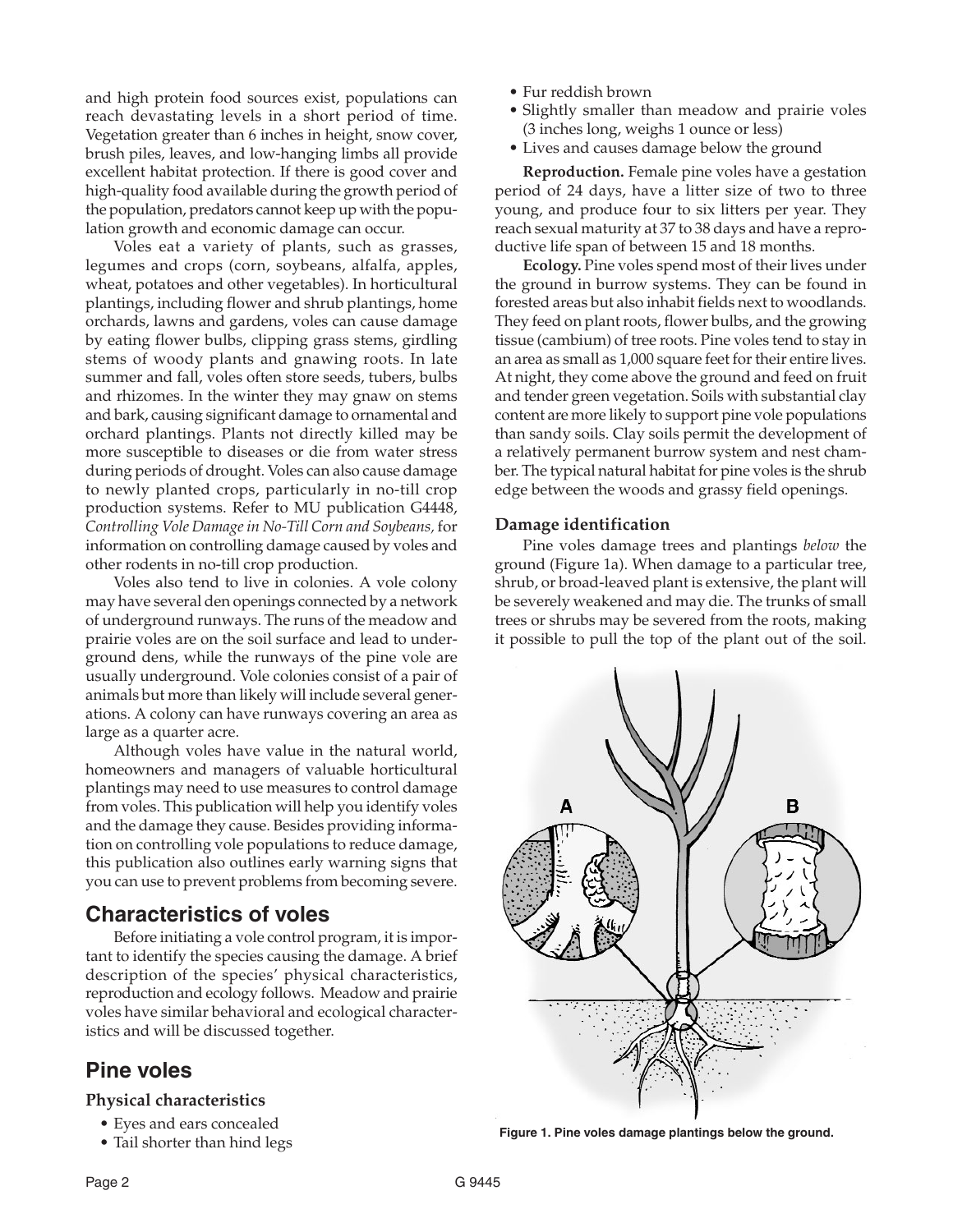Upon close inspection of the plant, gnawing marks can be seen just under the soil line. Girdling damage usually occurs in the fall and winter. The girdling may occur on mature or seedling trees and can be differentiated from damage caused by other animals by the irregular patches and irregular angles of the bite (Figure 1b). These gnawing marks are about 1 ⁄16 inch wide and 3 ⁄8 inch long. The results of the damage, even if control action is taken, may carry over and affect production in following years. In apple orchards, damage to the tree may not be sufficient to kill the tree, but damaged trees produce less fruit. Careful observation beneath the tree may reveal entrance holes and tunnels that are about 1½ inches in diameter. Look under the tree for hollow shells of apples, eaten from the underside. If pine voles are living under the tree, a network of tunnels approximately 3 inches under the soil can be located by probing with a stick or rod  $\frac{1}{2}$  to  $\frac{3}{4}$  inch in diameter.

# **Prairie and meadow voles**

# **Physical characteristics**

- Eyes and ears visible
- Tail longer than hind legs
- Fur gray to dark brown
- Slightly larger than pine vole (3.5 to 5.0 inches long, weighs 1 to 2.5 ounces)
- Builds an extensive underground burrow system but spends considerable time and causes most damage above the ground

**Reproduction.** Female prairie and meadow voles have a gestation period of 21 days, have an average litter size of five, and produce four to ten litters per year. They reach sexual maturity at 40 days and have a reproductive life span of 1 to 2 years.

**Ecology.** These species spend most of their lives above ground, living in and feeding on grasses and seeds. They tend to have larger home ranges than pine voles and may travel as far as  $\frac{1}{4}$  mile in search of food and cover. The typical habitat for these voles includes lightly grazed pastures, old fields and grassy areas, lawns and gardens.

# **Damage identification**

Signs of prairie and meadow voles are found mostly above ground (Figure 2). Look for trails in the grass and grass clippings and check for feces at the base of large clumps of grass. Feces may be brown or green in color, are shaped like wheat grains, and are frequently left in small piles. Surface runways at the ground level usually lead to entrance holes, which are about 11 ⁄2 inch in diameter. Girdling of the tree at the ground level will reveal paired grooves left by their chisel-like teeth. Girdling completely around the tree trunk will kill the tree, so any indication of aboveground damage is cause for instituting a control program.

Rabbits also chew on young trees, but the girdling



**Figure 2. The surface runway system of the prairie vole.**

begins several inches above the soil line. Rabbits have much larger incisor teeth than voles, which will be reflected in the size of the grooves of the girdled tree. Rabbit damage can be controlled with a plastic tree guard, but these devices will not prevent damage from prairie or meadow voles.

# **Integrated pest management for voles**

Sound principles of integrated pest management (IPM) require that pest populations be monitored before any control measures are undertaken. Homeowners and managers of grounds with shrub and flower plantings can scout for vole colonies and runways, especially during the spring and fall. An apple sign test can be used to determine if voles are present. Control measures then can be restricted to those locations.

# **The apple sign test**

The apple sign test was developed to monitor vole populations in commercial orchards. The test permits the grower to detect vole populations before damage becomes severe. It also encourages economy and reduces exposing nontarget animals to control activities. Because the test shows where control is needed, areas without voles are not treated, saving time and money and reducing environmental risk. For these reasons, anyone who has invested in ornamental landscaping or in commercial or home orchards should establish and maintain an apple sign test.

The apple sign test is easy to implement. The original method used 1-foot-square pieces of asphalt shingles placed throughout the orchard and particularly where old fields, woods and shrubs joined the orchard boundary. The gardener can use brown shingles that will blend in with the mulch or leaves. Sections of 1- to 2-inch-thick boards painted to match the background color of the flower garden or plantings can also be used.

**Step 1.** Prepare enough of these shingles or wooden pieces to scatter them strategically along edges and throughout plantings at 15-foot intervals. In a commercial orchard, as many as 30 monitoring stations should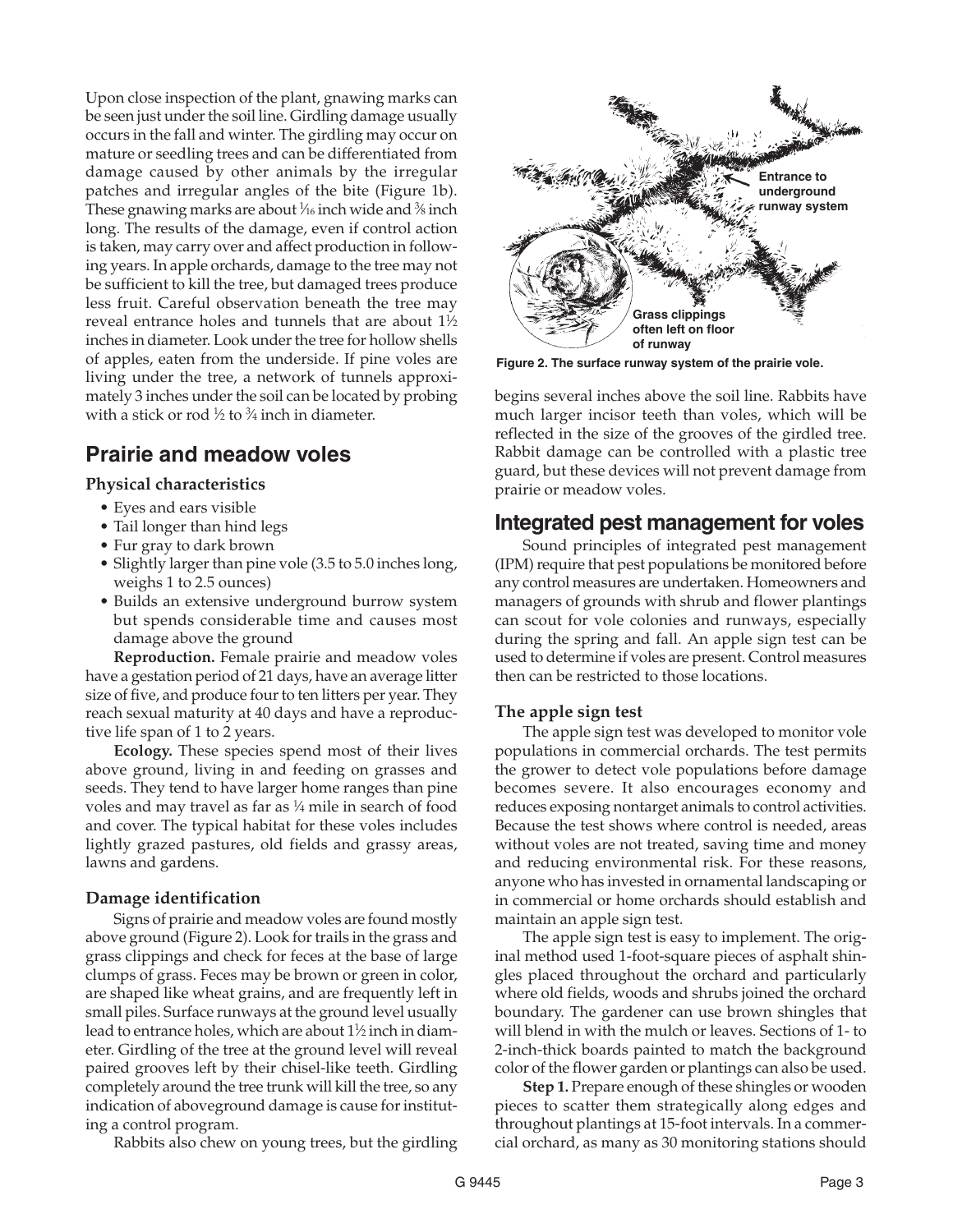be established per acre. These should be concentrated wherever woods and fields adjoin plantings, as well as scattered throughout large plantings. Sketch a map of the grounds, including the trees and shrubs in the area. This will serve as your recording sheet.

**Step 2.** To establish a test site, place a shingle on the ground, if possible over an entrance hole made by the vole. If you are monitoring for meadow or prairie voles, the shingle must be rounded in a tentlike fashion and propped up 3 to 4 inches off the ground so that the animal can go under it. In a commercial orchard, three rows of trees or shrubs should be identified and 10 monitoring stations should be placed per row about 30 to 40 feet apart.

**Step 3.** After five days, place a <sup>1</sup>/2-inch cube of apple under each shingle. After 24 hours, observe whether the apple has been removed or eaten. On the map prepared in Step 1, indicate with + and - signs the presence or absence of voles. Leave the shingle in place for future monitoring.

**Step 4.** When monitoring has been completed, you can determine the locations where vole damage may occur and can direct control activities to those areas rather than treating the entire planting.

**Step 5.** File the recording sheets with the dates of monitoring and the locations at which control measures have been used.

**Step 6.** Conduct the apple sign test in the fall and spring each year and 21 to 30 days after each rodenticide application.

#### **Trapping for positive identification**

Trapping is also an effective way to determine the species of vole present. A snap-type mousetrap used with a small piece of apple for bait works well. A peanut butter-oatmeal bait also works well. The trap should be placed under the shingle. To trap pine voles, some excavation will be needed to place the trap down on the run. Place the trap at a right angle to the run. Bend the shingle to form an arched roof over the trap so that the spring will clear the shingle (Figure 3). Prairie and meadow voles can be caught by setting traps at right angles to their runways or set back-to-back within the run (Figure 4). No excavation is needed because these species travel along surface runways.

# **Controlling vole damage**

Before initiating a vole control program, be sure to consider the extent of the problem in relation to the cost of control. Damage prevention is much more beneficial than population control after the damage has occurred.

Integrated pest management techniques include a combination of methods to prevent and control vole damage. Cultural practices, such as mowing, using herbicides to control competing vegetation, and frequent tillage can reduce the dense ground cover that serves as vole habitat. Although mulching with sawdust or wood



**Figure 3. Excavate to place trap in vole run, then cover hole.**



**Figure 4. Place traps end to end or across the runway.**

chips is an important cultural practice for many ornamental plantings, remember this practice also provides habitat for voles. Good sanitation in the garden, orchard or lawn is also essential. Remove unused garden crops and clear all fruit from the orchard floor. Piles of dead branches and brush should be burned, chipped or hauled away to eliminate rodent habitat.

Young trees can be protected by placing cylinders made from hardware cloth mesh (1 ⁄4 inch or less) around the stems. Bury the hardware cloth about 6 inches deep to keep voles from burrowing under the wire cylinder and to reduce potential damage (Figure 5). However, these exclusion techniques are not always practical, nor will they protect the stem in all situations.

Trapping can be used to eliminate small populations of voles and is often the most practical and economical method to use around the home and in the garden. As mentioned earlier, bait the mouse snap trap with a small slice of apple or with peanut butter-oatmeal bait. Be sure to stake the snap trap down, as a vole is strong enough to drag the trap away if not adequately caught.

#### **Repellents**

Various "thiram" and "hot sauce" repellents are registered for vole damage control on ornamental plants. They are not registered for use on gardens or plants intended for human consumption. Repellents are relatively expensive to use and, at best, provide only short-term protection. Precipitation often washes off the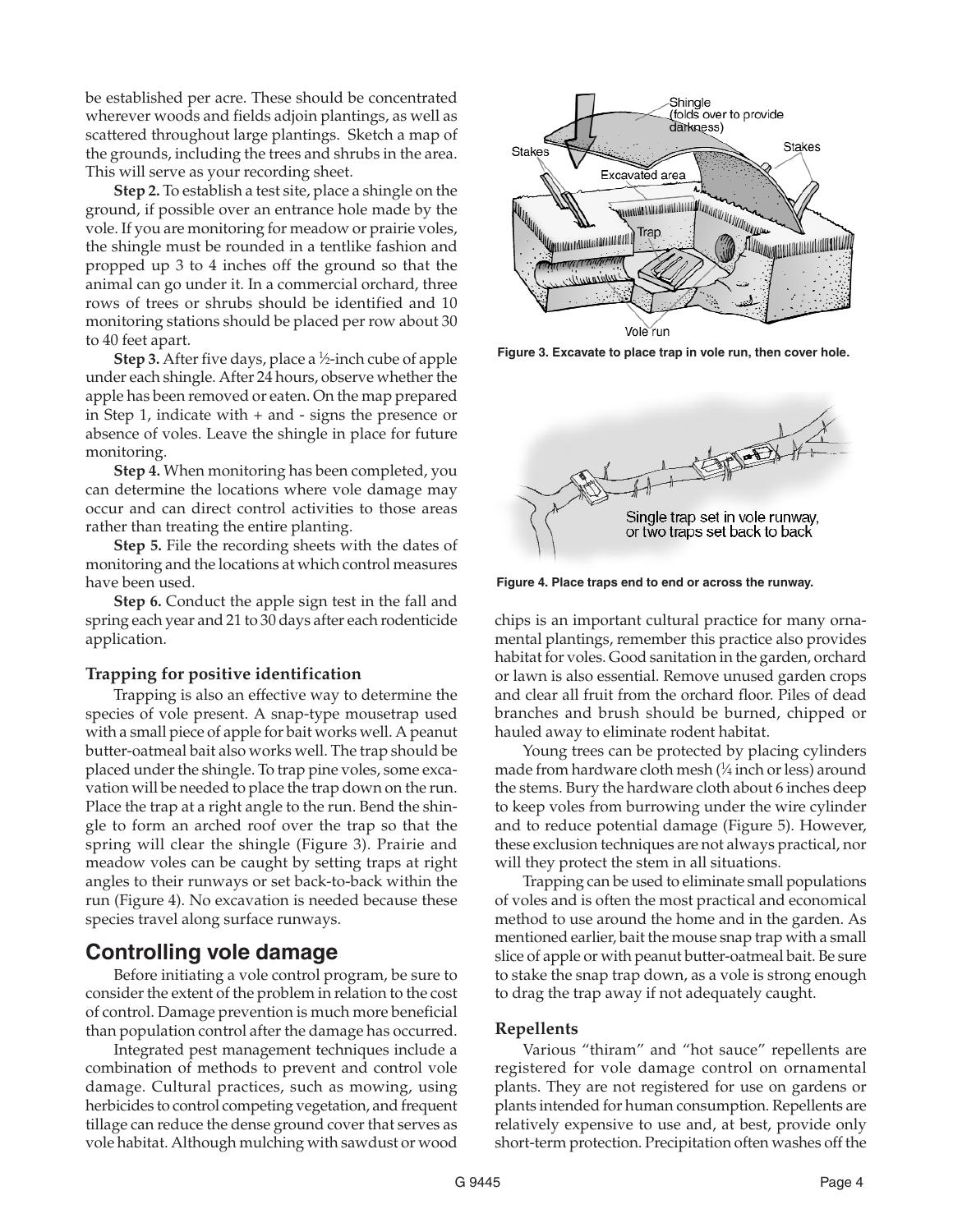

**Figure 5. Protect young trees with cylinders of hardware cloth.**

repellent and re-application through the year is often necessary. When foods are in short supply, as in the winter, the effectiveness of repellents usually decreases.

#### **Using rodenticides in home landscapes**

The reduction of large vole populations is accomplished most effectively with toxic baits. A good rodenticide program can be both effective and economical for home gardeners as well as commercial producers when vole damage is severe.

Home gardeners and managers of horticultural landscapes should consider using one of the labeled anticoagulant rodent baits to control voles. Anticoagulants require multiple feedings to kill the animal. These rodenticides are usually safer around nontarget species, and bait shyness will not develop as the animal never associates a weakened condition with the bait. Currently, chlorophacinone formulated as paraffinized pellets (sold as Rozol Rat and Mouse Bait Pellets) is recommended for use by homeowners and managers of horticultural landscapes for controlling voles. Be sure to read and follow all label directions when using any rodenticide.

**Bait placement and use of bait stations.** Place 2 tablespoons of pellets under a covered runway or in an entrance hole that is actively used by voles. Establish these covered bait stations at 10-foot intervals throughout the infested area. Placing these baits in protected areas will attract the rodent to the station, prevent ingestion by nontarget animals and minimize exposure to the weather.



**Figure 6. PVC pipe can be used to build a vole bait station.**

Bait stations can be made from 2- to 3- inch PVC pipe constructed in an L-shape or upside-down T-shape (Figure 6). The horizontal pipe should be at least 12 inches long. Bait stations can also be made from rolled tar paper, mailing tubes, or similar durable materials.

After about five days, repeat the baiting. After another 21 days, conduct the apple sign test to confirm control. Repeat the baiting process only in those areas still showing vole activity.

#### **Using rodenticides in commercial orchards**

Managers of orchards and vineyards have other recommended rodenticide options to consider. One of the most successful rodenticide programs for use in orchards in Missouri uses two different rodenticides one to provide a quick knockdown (a single-dose toxicant) and the other to provide protection throughout the winter (one of the anticoagulant baits).

**Application of zinc phosphide**. Zinc phosphide pelleted bait (such as Prozap Agri-brand or zinc phosphide Rodent Bait AG) is formulated at 2 percent active ingredient and may be placed in active vole runways or broadcast into vegetation with a mechanical spreader at 10 pounds per acre. It is labeled as a restricted-use pesticide and only be purchased and used only by a certified pesticide applicator. It is labeled for use as a broadcast application over grassy areas within an orchard to provide a quick knockdown of vole populations. Pellets are preferred because they are heavy enough to filter down through the thatch to get to the soil surface. This placement somewhat reduces the potential for nontarget exposure. However, zinc phosphide is acutely toxic to all vertebrates and therefore presents risks to nontarget wildlife in the orchard as well as safety risks to people. This product will normally eliminate existing populations of prairie and meadow voles within 72 hours and should be used when no rain or snow is forecast within 48 hours of the treatment. The apple sign test can be used to monitor vole activity and test the effectiveness of the treatment. After the vole population has been